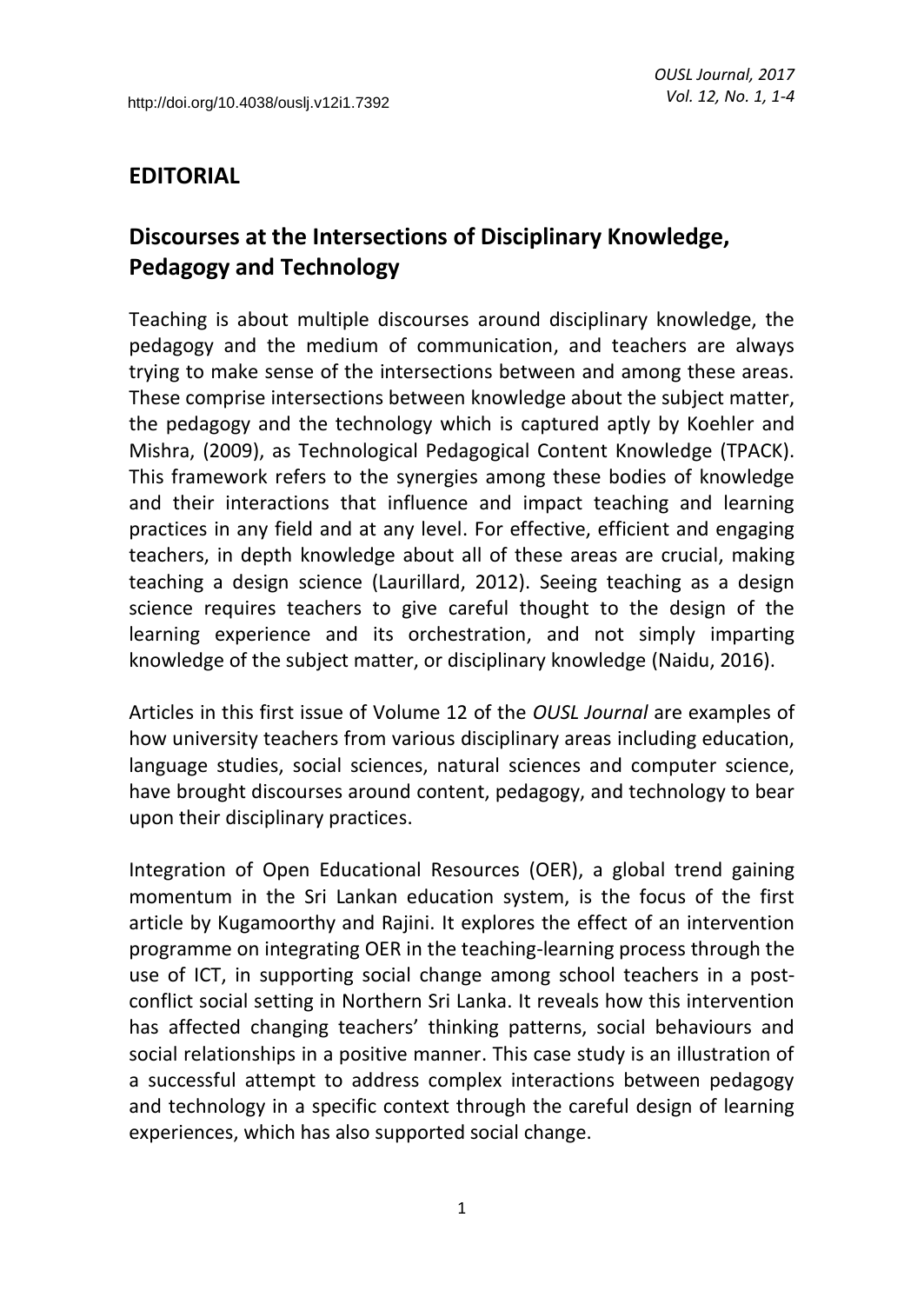While effective interventions support changing thinking and practices of teachers, it is also important to investigate teachers' preparedness in applying those knowledge and skills developed. Teacher self-efficacy, which is teachers' beliefs in their own capabilities to organize and execute actions for effective teaching, is a key indicator of instructional preparedness of teachers. The study reported by Nawastheen, Wanasinghe and Senaviratne on self-efficacy beliefs of student-teachers of the Post Graduate Diploma in Education (PGDE) Programme of OUSL reveals that this professional development programme has contributed in developing teacher selfefficacy beliefs in terms of student engagement, instructional strategies, and classroom management, especially through its Educational Technology and Teaching Practice components. Their recommended strategies to foster teacher self-efficacy highlight the need to address the interplay of content, pedagogy and technology, through providing enabling conditions in teacher professional development.

Textbooks, a key instructional resource that teachers depend on during the teaching-learning process, and their role in influencing the thought patterns and beliefs of school children during their learning, is explored by Wijetunge, through a gender-analysis of the subject matter content of Government textbooks of English prescribed for senior secondary grades in Sri Lanka. Based on her findings which demonstrate demarcations of sexism in the content relegating females to a secondary supportive role and inadequate representation of female role models, the author argues that the textbooks, which is a key factor in exposing Sri Lankan learners to a new second language – English, need to be more gender-sensitive in their content, since the atmosphere created by a language determines the outlook of the learners towards the society. It implies the need of the appropriate selection of content and careful design of learning experiences for learners, according to the context.

Use of computer technology as an instructional strategy to support individuals with learning disabilities who may be facing challenges in processing information, interactions and communication, is a current positive trend. Punchimudiyanse and Meegama describe an innovative research where a computerized technique was designed to support word formation in Sinhala Sign Language (SSL) which is the preferred medium of communication amongst the aurally-handicapped Sinhala community in Sri Lanka. A database driven translator, which translates written Sinhala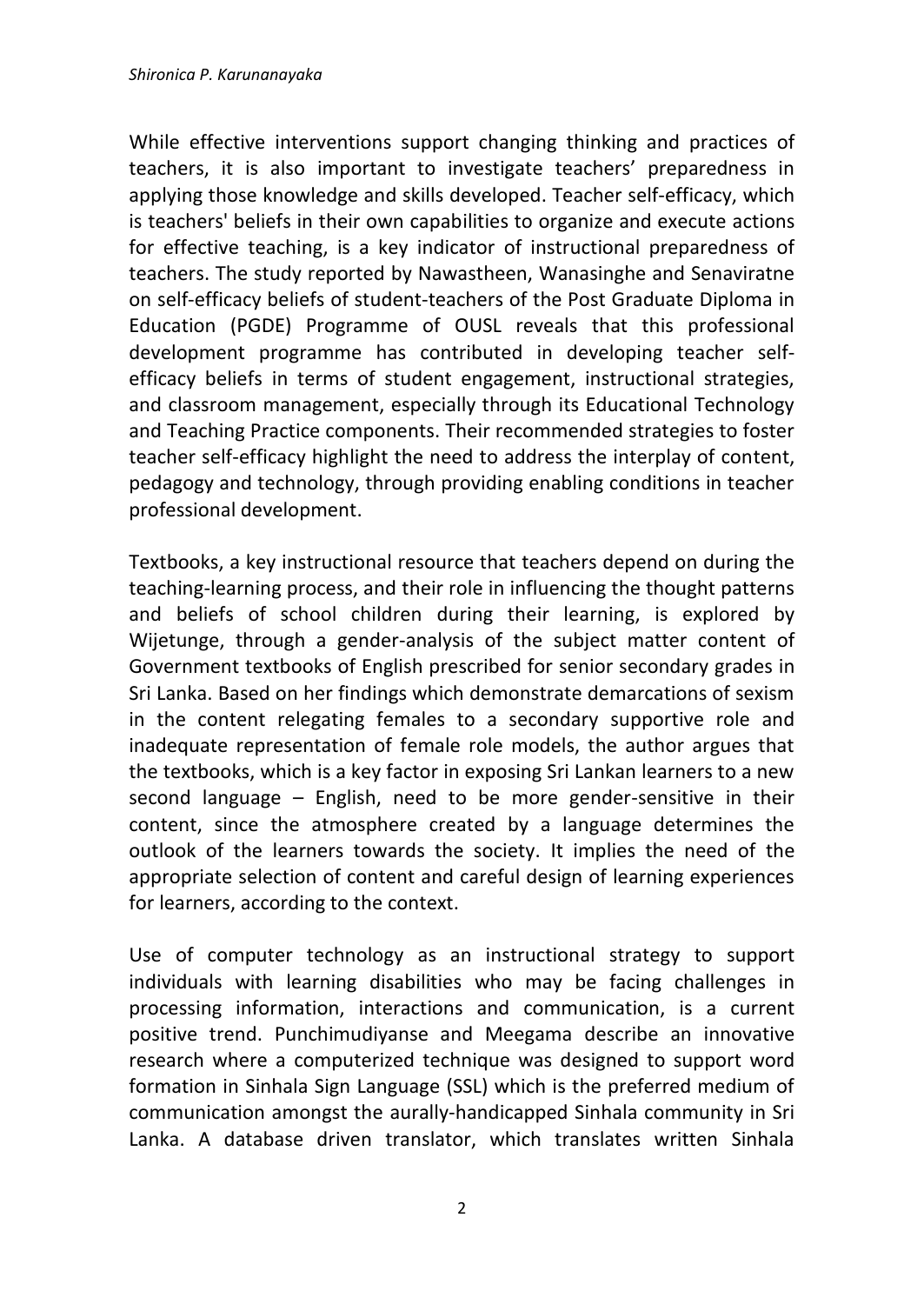sentences into SSL sequences, is presented as a solution to certain deficiencies in the existing SSL techniques, which has been tested using a 3D avatar system. This provides a clear example of the affordance of technology linked with content and pedagogy, which has been creatively designed by these university teachers as a solution to support learners in a special context.

Despite the academic profession becoming increasingly demanding, engagement in volunteerism by university teachers beyond their academic obligations is an interesting phenomenon, as investigated by Adekalu, Krauss, Turiman, and Ismail. Their exploratory study, which attempted to understand the personal philosophies of volunteerism among professors at a Malaysian Research University revealed that three key factors - individual orientation and exposure; religious beliefs; and work related identities, contributed to this. Engagement in volunteering activities was also found to foster recognition for academics in their fields of expertise. This case study provides some useful insights into the effect of volunteerism on enhanced performance in scholarly and research activities of university teachers.

The remaining two papers in this issue exemplify instances of application of disciplinary knowledge by scholars to design solutions through research to address real life situations. The study by Gnanapragasam uses mathematical modelling and time series analysis to forecast a health issue - Leptospirosis, a zoonotic infectious disease, generally known as rat fever, which is becoming a major health threat in Sri Lanka. Human Leptospirosis cases in the Western province of Sri Lanka are modelled using Seasonal Autoregressive Integrated Moving Average (*SARIMA*) and the fitted model is used to forecast leptospirosis cases in the Western province that would be useful in planning for future control programmes of the disease.

Similarly, the final paper in this issue deals with an experiment related to disciplinary knowledge in food science. Research has proven that addition of probiotics - live microbial that beneficially affects the hosts by improving its intestinal microbial balance when administrated in adequate amounts to foods, results in certain health benefits. This has resulted in a growing interest in probiotic food products. Fasreen, Perera and Weerahewa report their study aimed at determining the survivability of probiotic bacteria *Lactobacillus casei*431® in finger millet based beverage throughout refrigerated storage*.* It is revealed that sensory acceptable finger millet